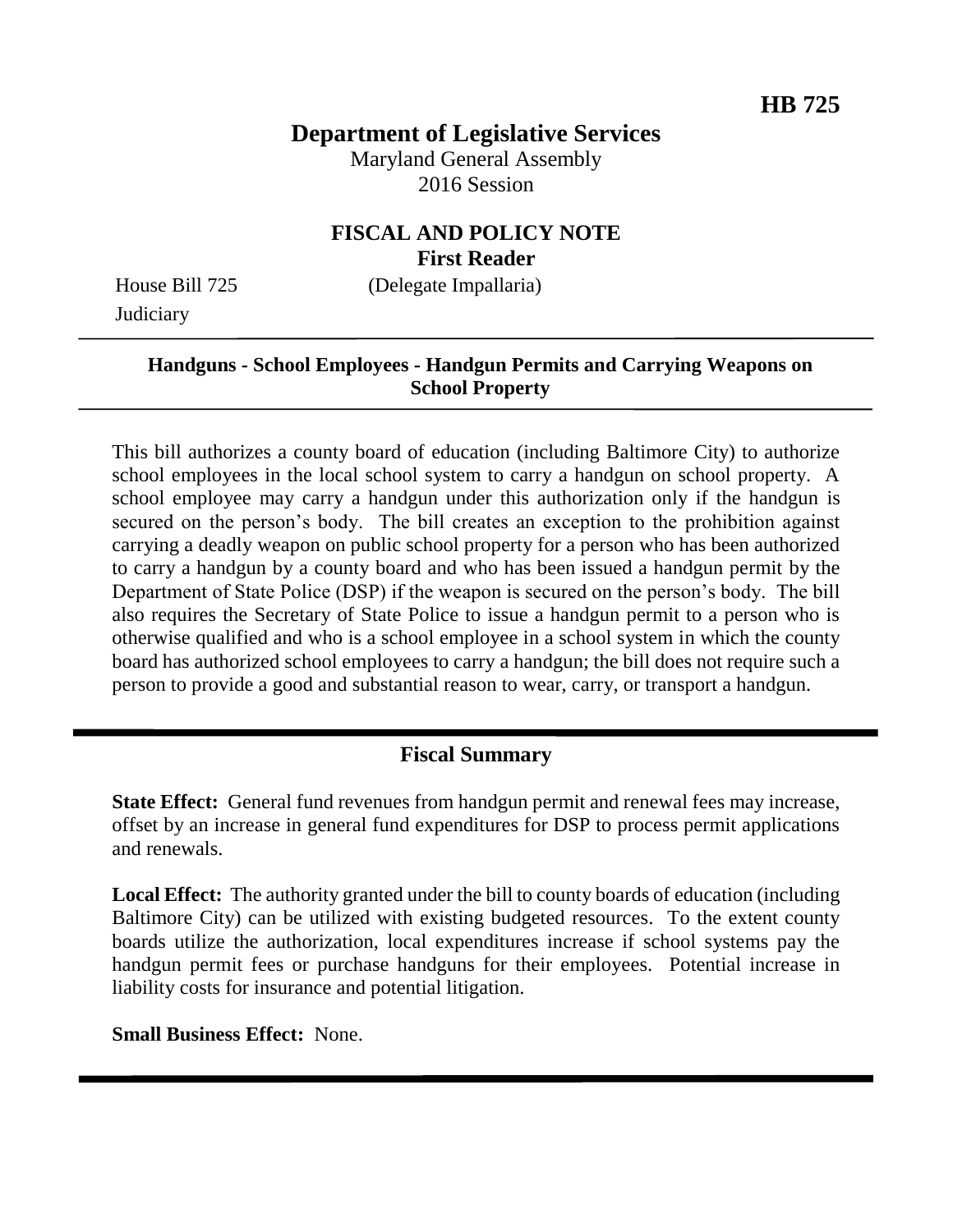# **Analysis**

### **Current Law:**

### *Carrying a Deadly Weapon on School Property*

A person is prohibited from carrying or possessing a firearm, knife, or deadly weapon of any kind on any public school property. A person who violates this prohibition using any weapon other than a handgun is guilty of a misdemeanor and subject to maximum penalties of imprisonment for three years, a fine of \$1,000, or both. The misdemeanor penalties for a violator using a handgun are as follows: (1) for a first offense, a fine of not less than \$250 and not more than \$2,500 and/or a sentence of not less than 90 days nor more than 3 years; (2) for a second offense, a mandatory minimum sentence of 3 years and a maximum sentence of 10 years; and (3) for a third or subsequent offense, a mandatory minimum sentence of 5 years and a maximum sentence of 10 years.

The prohibition against carrying a deadly weapon on public school property does not apply to:

- law enforcement officers in the regular course of their duty;
- an off-duty law enforcement officer or a person who has retired as a law enforcement officer in good standing from a law enforcement agency of the United Sate, the State, or a local unit in the State who is a parent, guardian, or visitor of a student attending a school located on the public school property, provided that (1) the officer is displaying the officer's badge or credential and (2) the weapon carried or possessed by the officer is concealed;
- a person hired by a county board of education specifically for the purpose of guarding public school property;
- persons engaged in organized shooting activity for educational purposes; or
- a person who, with a written invitation from the school principal, displays or engages in a historical demonstration using a weapon or replica of a weapon for educational purposes.

### *Handgun Permits*

Maryland law requires a person to be issued a permit to wear, carry, or transport a handgun. Generally, with certain exceptions, to be issued a permit to carry, wear, or transport a handgun by the Secretary of State Police, an applicant (1) must be 18 or older; (2) must not have been convicted of a felony or misdemeanor for which a sentence of imprisonment for more than one year has been imposed or, if convicted, must have been pardoned or been granted relief under federal law; (3) must not have been convicted of a controlled dangerous

HB 725/ Page 2